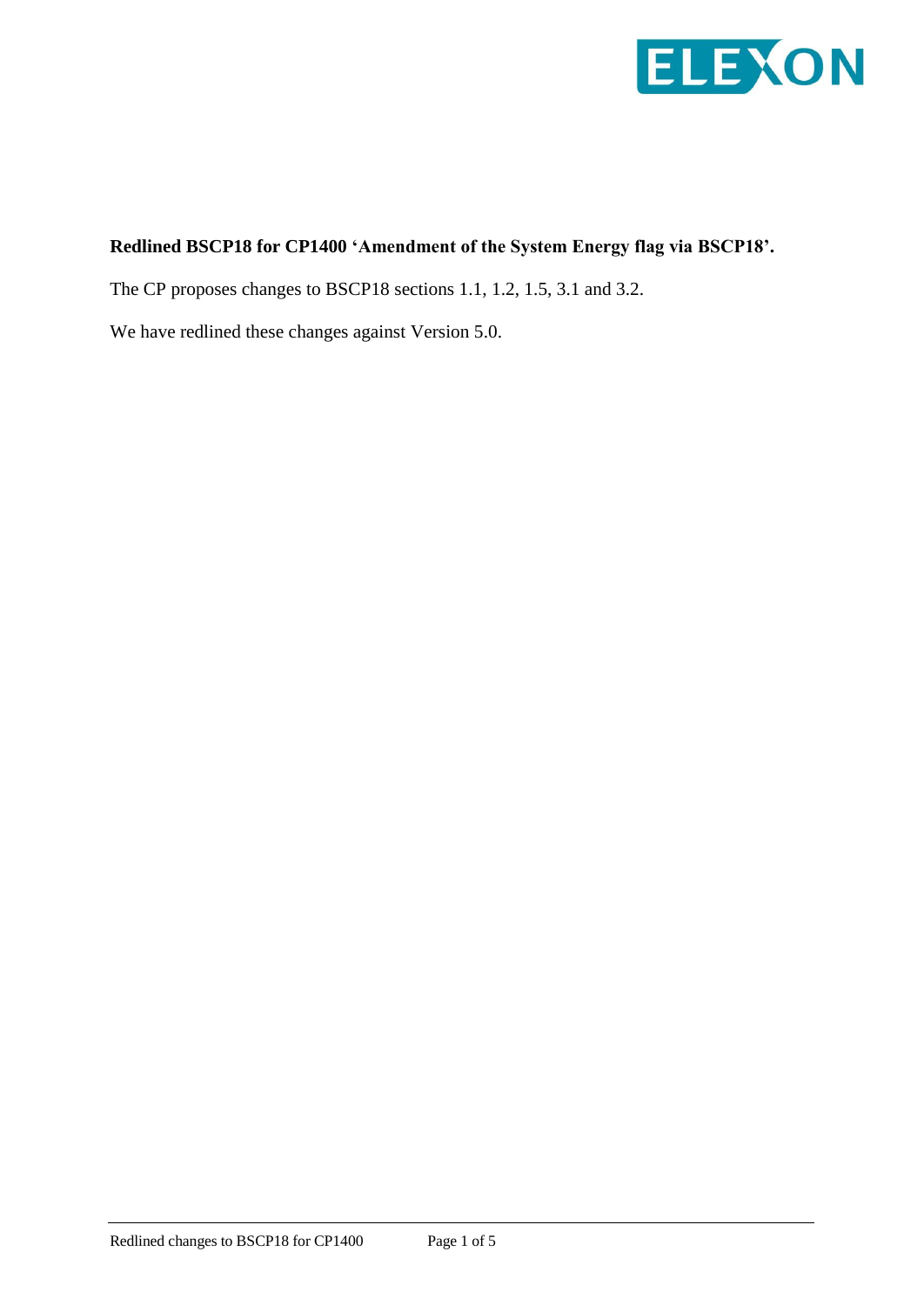### **1 Introduction**

### **1.1 Scope and Purpose of the Procedure**

This BSC Procedure (BSCP) defines the processes that BSCCo, the Settlement Administration Agent (SAA), the Transmission Company (TC) and BSC Parties will use to input manual corrections to erroneous Final Physical Notification (FPN), Bid-Offer Data (BOD), Quiescent Physical Notification (QPN), Bid-Offer Acceptance Level  $(BOAL)^1$  and Bid-Offer Acceptance Level Flagged  $(BOALF)^2$ data (collectively referred to as the 'Bid-Offer Acceptance Related Data') within the Settlement Administration Agent (SAA) systems. All changes are submitted by the TC with agreement of the affected BSC Parties and are authorised by BSCCo.

This procedure also defines the process that BSCCo, the Settlement Administration Agent and the Transmission Company will use to input manual corrections to erroneous SO-Flagged data fields within the BOALF data. All SO-Flag changes are submitted by the TC and are authorised by BSCCo, agreement is not required from BSC Parties because they are not directly impacted by a flag change.

This BSCP describes the key interfaces and timetables for inputting changes to the affected SAA systems. All corrections to the Bid-Offer Acceptance related data must have the consent of the associated BSC Parties (aside from SO-Flag changes) and corrections must be applied before the Initial Settlement Run (SF). If consent, or in the case of SO-Flag correction notification from the TC, is not received prior to SF then the data corrections must be raised as a Trading Dispute and progressed through the Trading Disputes process in accordance with BSCP11.

### **1.2 Main Users of the Procedure and their Responsibilities**

The main users of this BSCP are:

- 1. *BSCCo* witness and authorise the correction process for each change made (including SO-Flag changes) and confirm that any corrections made are in accordance with the changes agreed (excluding SO-Flag changes) between the affected BSC Parties and the TC .
- 2. **BSC** Parties confirm that settlement error has occurred and agree to the proposed corrections (excluding SO-Flag changes).
- 3. *TC –* submit corrections directly to the SAA for manual update prior to the Initial Settlement Run. After this point, all corrections must be submitted using the Trading Disputes process detailed in BSCP11.
- 4. *SAA* receives corrections from TC and determines the most appropriate changes to be made to the database in order to ensure that the data concerning the Bid-Offer Acceptance accurately reflects the steps taken by the affected BSC Parties and / or the SO-Flag field is correctly reflected in the database.

 $\overline{a}$ 

<sup>&</sup>lt;sup>1</sup> For Settlement Days before the implementation of Approved Modification P217.

 $2^2$  For Settlement Days on or after the implementation of Approved Modification P217.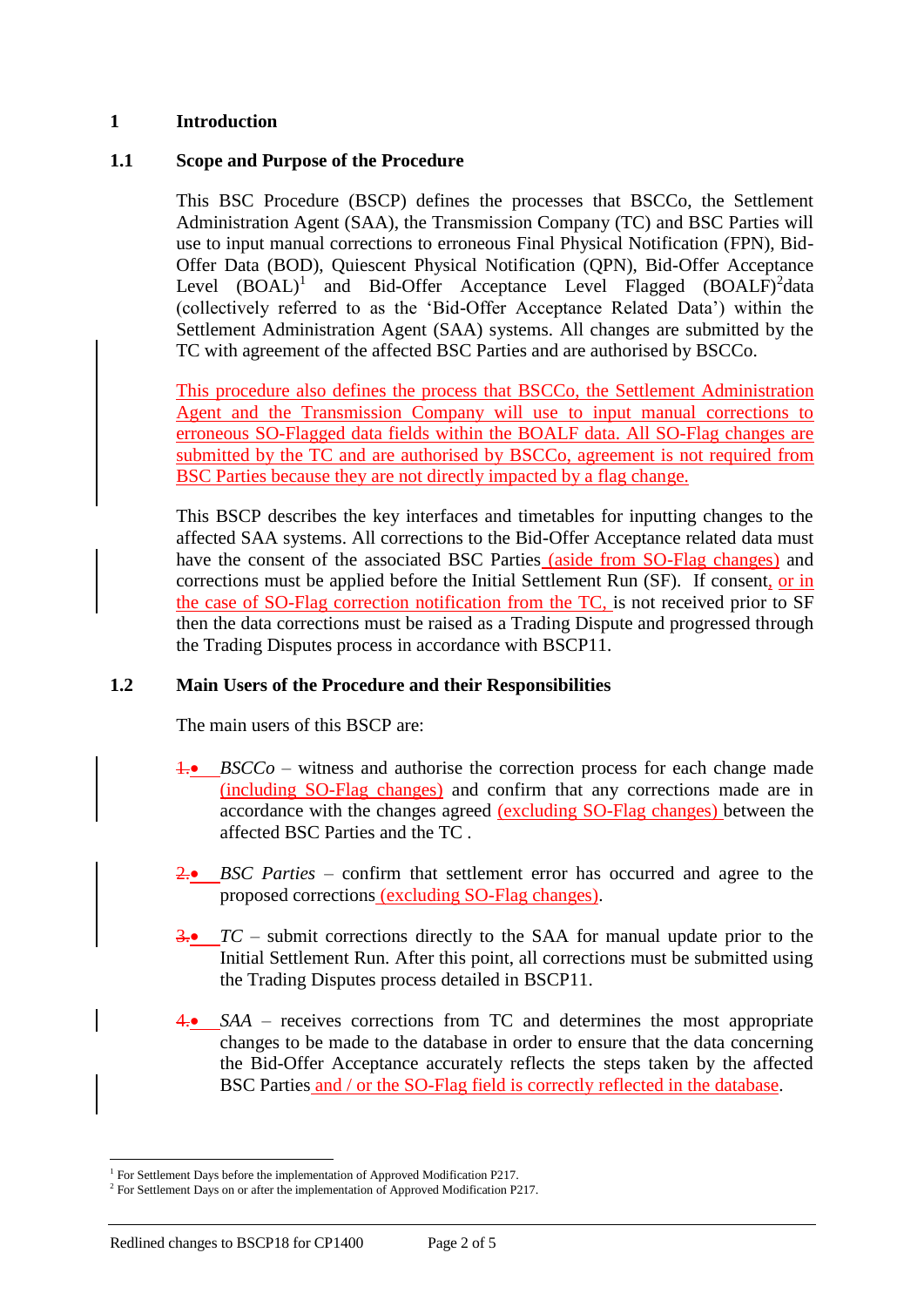### **1.5 Associated BSC Procedures**

- BSCP01 Overview of Settlement Process
- BSCP11 [Housekeeping]Trading Queries and Trading Disputes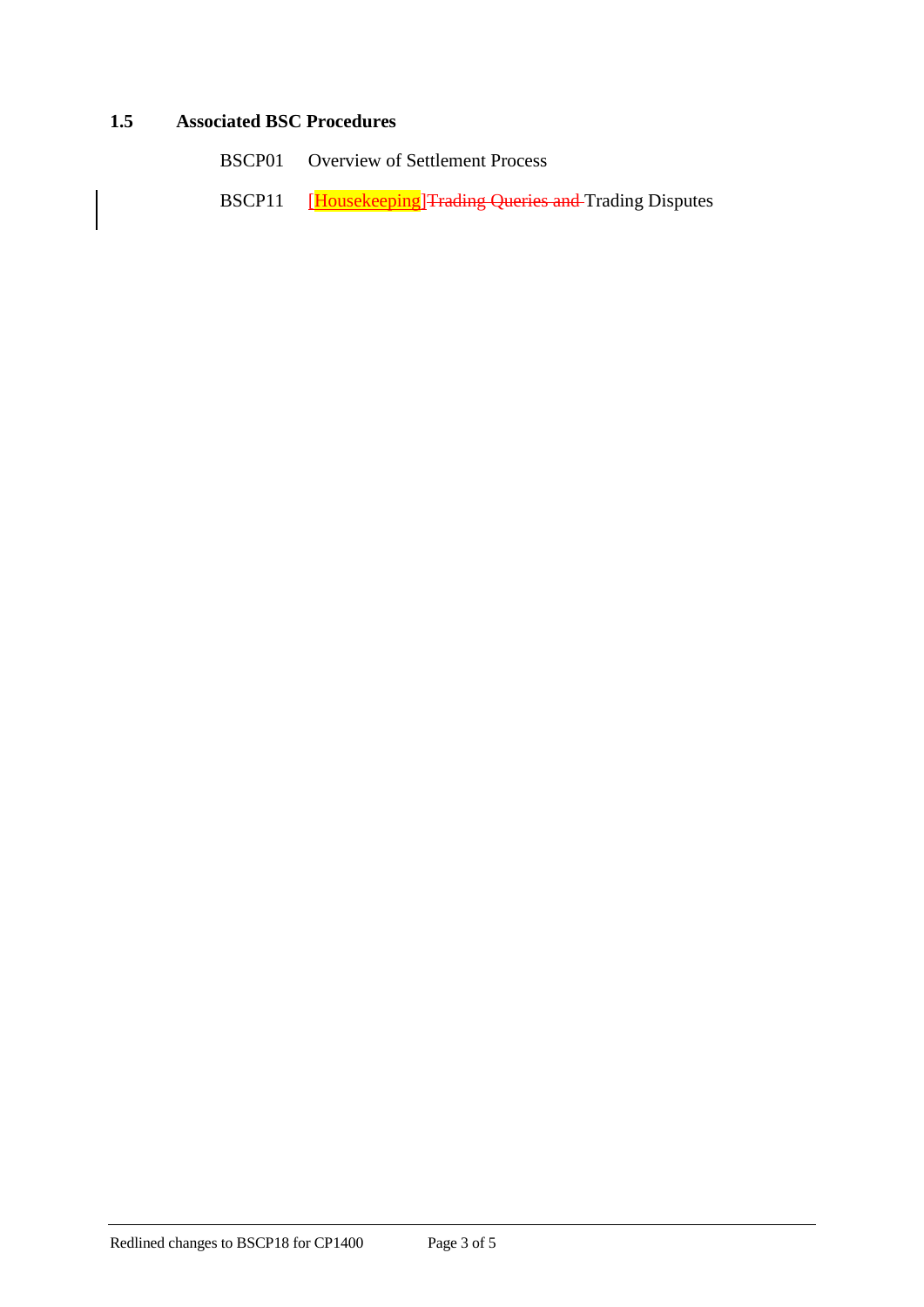### **3. Interface and Timetable Information**

#### **3.1 Identification and Agreement of Changes to Data (excluding changes arising from Emergency Instructions)**

| <b>REF</b> | WHEN <sup>3</sup>                     | <b>ACTION</b>                                                                                  | <b>FROM</b>                   | <b>TO</b>                                                           | <b>INFORMATION REQUIRED</b> | <b>METHOD</b>                                                                                |
|------------|---------------------------------------|------------------------------------------------------------------------------------------------|-------------------------------|---------------------------------------------------------------------|-----------------------------|----------------------------------------------------------------------------------------------|
| 3.1.1      | No less than 8 WD<br>before SF Run.   | Identify that a data<br>correction is required to<br>data submitted to SAA.                    | <b>BSC</b> Party or<br>$TC^4$ | <b>TC</b>                                                           | Details of data correction. | E-mail or fax, TC<br>Internal reporting.                                                     |
| 3.1.2      | Within $1$ WD of $3.1.1$ .            | Review proposed data<br>correction and<br>determine if data<br>correction request is<br>valid. | TC                            |                                                                     | Proposed data correction.   | Internal Process.                                                                            |
| 3.1.3      | Within $2$ WD of $3.1.2$ .            | Provide details of<br>proposed data correction<br>and agree action to be<br>taken.             | TC                            | <b>BSC</b> Party                                                    | Proposed data correction.   | Telephone contact with<br>authorised personnel at<br><b>BSC Party followed by</b><br>e-mail. |
| 3.1.3a     | Within 5 WD of 3.1.2                  | Provide details of SO-<br>Flag correction data                                                 | TC                            | <b>SAA</b><br><b>BSCCo</b>                                          | Proposed data correction    | E-mail                                                                                       |
| 3.1.4      | By 15:00 hrs within 2<br>WD of 3.1.3. | <b>Agreed Data Correction</b><br>received by TC.<br>Proceed to Section<br>3.2.1.               | <b>BSC</b> Party              | <b>TC</b>                                                           | Refer to Section 3.2.1.     | E-mail.                                                                                      |
| 3.1.5      | $15:00$ hrs within 2 WD<br>of 3.1.3.  | No agreement reached<br>on proposed corrections<br>Proceed to BSCP11.                          | TC or<br><b>BSC</b> Party     | BSCC <sub>o</sub> ,<br>TC or<br><b>BSC</b> Party as<br>appropriate. | Refer to BSCP11.            | E-mail.                                                                                      |

1

<sup>&</sup>lt;sup>3</sup> The relevant BSC Party and TC are required to adhere to the timeframes set out above. However, in exceptional circumstances, which shall be determined by the TC e.g. where a number of data corrections are issued in close succession, these timeframes may not be practical. Where the TC has deemed that exceptional circumstances exist, the TC and the SAA shall determine and notify the BSC Party of the alternative process to be used. For the avoidance of doubt, BSC Parties are expected to contact the TC as soon as they become aware of any potential issues.

<sup>4</sup> The SAA may also notify TC of any such errors.